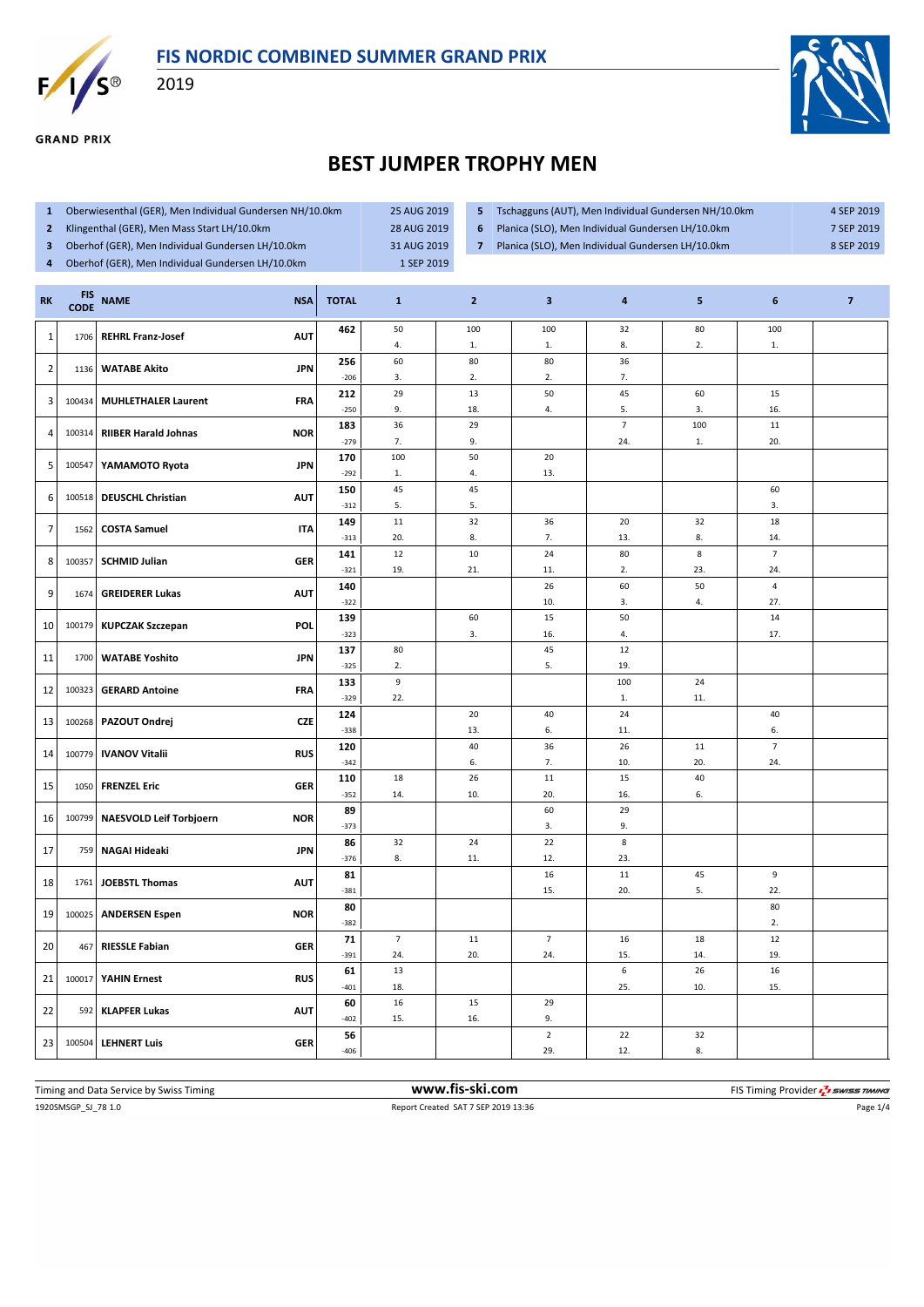

2019



**GRAND PRIX** 

## **BEST JUMPER TROPHY MEN**

| <b>RK</b> | ${\color{red} \mathsf{FIS}}\\{\color{red} \mathsf{CODE}}$ | <b>NAME</b><br><b>NSA</b>                | <b>TOTAL</b>         | $\mathbf{1}$ | $\mathbf{2}$          | 3                   | 4                       | 5             | 6             | $\overline{\mathbf{z}}$ |
|-----------|-----------------------------------------------------------|------------------------------------------|----------------------|--------------|-----------------------|---------------------|-------------------------|---------------|---------------|-------------------------|
| 24        | 100553                                                    | <b>MACH David</b><br><b>GER</b>          | 56<br>$-406$         | 15<br>16.    | $\overline{7}$<br>24. | 5<br>26.            |                         | 16<br>15.     | 13<br>18.     |                         |
| 25        | 100460                                                    | <b>KOSTNER Aaron</b><br><b>ITA</b>       | 54<br>$-408$         |              | 36<br>7.              |                     | 10<br>21.               |               | $\bf8$<br>23. |                         |
| 26        | 100855                                                    | <b>KIMURA Kodai</b><br><b>JPN</b>        | 50                   |              |                       |                     |                         |               | 50            |                         |
|           |                                                           |                                          | $-412$<br>50         |              |                       | 10                  | 40                      |               | 4.            |                         |
| 27        | 100308                                                    | <b>HEROLA Ilkka</b><br><b>FIN</b>        | $-412$               |              |                       | 21.                 | 6.                      |               |               |                         |
| 28        | 100476                                                    | <b>KVARSTAD Simen</b><br><b>NOR</b>      | 49<br>$-413$         | 29<br>9.     | $\overline{2}$<br>29. | 18<br>14.           |                         |               |               |                         |
|           |                                                           | <b>GER</b><br><b>WEBER Terence</b>       | 47                   | 45           |                       |                     | $\overline{2}$          |               |               |                         |
| 29        | 1821                                                      |                                          | $-415$               | 5.           |                       |                     | 29.                     |               |               |                         |
| 30        | 100395                                                    | <b>VRHOVNIK Vid</b><br><b>SLO</b>        | 47<br>$-415$         | 20<br>13.    | 24<br>11.             |                     |                         |               | 3<br>28.      |                         |
| 31        | 100100                                                    | <b>RIIBER Jarl Magnus</b><br><b>NOR</b>  | 45<br>$-417$         |              |                       |                     |                         |               | 45<br>5.      |                         |
| 32        | 1868                                                      | <b>AUT</b><br><b>FRITZ Martin</b>        | 44                   | 22           | 18                    |                     | $\sqrt{4}$              |               |               |                         |
|           |                                                           |                                          | $-418$<br>38         | 12.<br>24    | 14.<br>14             |                     | 27.                     |               |               |                         |
| 33        | 100965                                                    | <b>LAMPARTER Johannes</b><br><b>AUT</b>  | $-424$               | 11.          | 17.                   |                     |                         |               |               |                         |
| 34        | 1600                                                      | <b>GER</b><br><b>FAISST Manuel</b>       | 38<br>$-424$         |              | 16<br>15.             | 13<br>18.           | $\,9$<br>22.            |               |               |                         |
| 35        | 100604                                                    | <b>VAXELAIRE Lilian</b><br><b>FRA</b>    | 36                   |              |                       |                     |                         | 36            |               |                         |
|           |                                                           |                                          | $-426$<br>36         |              |                       |                     |                         | 7.            | 36            |                         |
| 36        | 100474                                                    | <b>NOR</b><br><b>OFTEBRO Jens Luraas</b> | $-426$               |              |                       |                     |                         |               | 7.            |                         |
| 37        | 252                                                       | <b>GRUBER Bernhard</b><br><b>AUT</b>     | 32<br>$-430$         |              |                       |                     |                         |               | 32<br>8.      |                         |
| 38        | 1760                                                      | <b>ORTER Philipp</b><br><b>AUT</b>       | 30                   | 8            |                       |                     |                         | 22            |               |                         |
|           |                                                           |                                          | $-432$               | 23.          |                       |                     |                         | 12.           |               |                         |
| 39        | 100218                                                    | <b>MAH Nathaniel</b><br>CAN              | 29<br>$-433$         |              |                       |                     |                         |               | 29<br>9.      |                         |
| 40        | 100269                                                    | <b>VYTRVAL Jan</b><br><b>CZE</b>         | 28                   |              | 12                    | 3                   | $\overline{\mathbf{3}}$ |               | 10            |                         |
|           |                                                           |                                          | $-434$<br>27         | 11           | 19.<br>$\mathbf{1}$   | 28.<br>$\mathbf{1}$ | 28.<br>14               |               | 21.           |                         |
| 41        |                                                           | 100811 FLATLA Kasper Moen<br><b>NOR</b>  | $-435$               | 20.          | 30.                   | 30.                 | 17.                     |               |               |                         |
| 42        | 100963                                                    | <b>TAKEHANA Daimatsu</b><br><b>JPN</b>   | 26<br>$-436$         |              |                       |                     |                         |               | 26<br>10.     |                         |
| 43        | 100119                                                    | <b>GEIGER Vinzenz</b><br><b>GER</b>      | 26                   | 14           | 4                     | 8                   |                         |               |               |                         |
|           |                                                           |                                          | $-436$<br>24         | 17.          | 27.                   | 23.                 |                         |               | 24            |                         |
| 44        |                                                           | 101060 YACHI Sora<br>JPN                 | $-438$               |              |                       |                     |                         |               | $11.$         |                         |
| 45        | 100167                                                    | <b>ILVES Kristjan</b><br><b>EST</b>      | 22<br>$-440$         |              |                       |                     |                         |               | 22<br>12.     |                         |
| 46        | 100330                                                    | <b>HAHN Martin</b><br><b>GER</b>         | 22<br>$-440$         |              |                       | 12<br>19.           |                         | 10<br>21.     |               |                         |
| 47        | 100966                                                    | <b>AUT</b><br><b>EINKEMMER Manuel</b>    | ${\bf 20}$<br>$-442$ |              |                       |                     |                         | $20\,$<br>13. |               |                         |
|           |                                                           |                                          | 20                   |              |                       |                     |                         |               | 20            |                         |
| 47        | 1768                                                      | <b>SHIMIZU Aguri</b><br><b>JPN</b>       | $-442$               |              |                       |                     |                         |               | 13.           |                         |

1920SMSGP\_SJ\_78 1.0 Report Created SAT 7 SEP 2019 13:36 Page 2/4 Timing and Data Service by Swiss Timing **WWW.fis-Ski.com WWW.fis-Ski.com** FIS Timing Provider  $\frac{7}{2}$  SWISS TIMING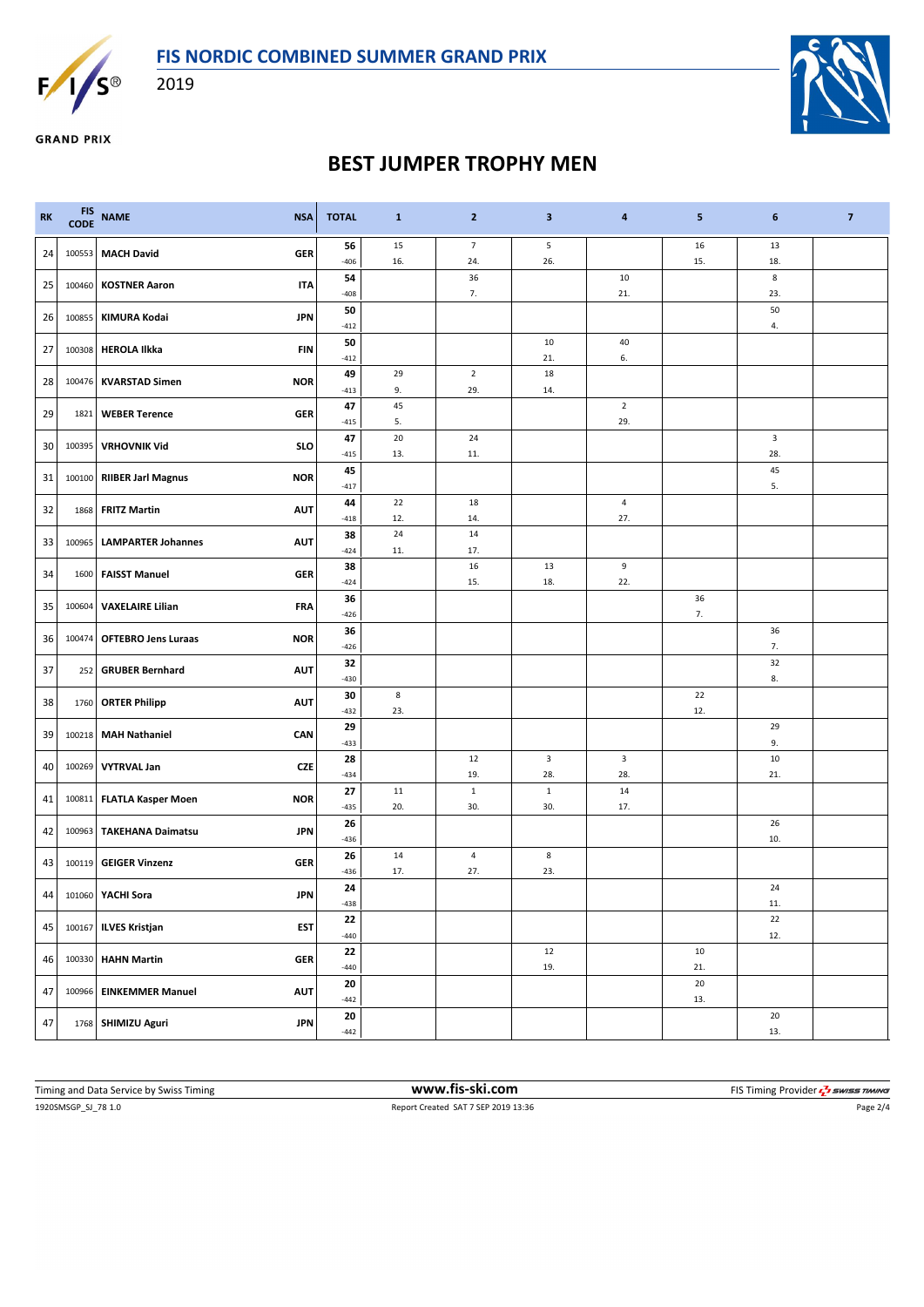

2019





**GRAND PRIX** 

## **BEST JUMPER TROPHY MEN**

| <b>RK</b> | <b>FIS</b><br><b>CODE</b> | <b>NAME</b><br><b>NSA</b>              | <b>TOTAL</b>                                    | $\mathbf{1}$            | $\mathbf{2}$       | $\overline{\mathbf{3}}$ | 4                     | 5                       | 6                        | $\overline{7}$ |
|-----------|---------------------------|----------------------------------------|-------------------------------------------------|-------------------------|--------------------|-------------------------|-----------------------|-------------------------|--------------------------|----------------|
| 49        | 100497                    | <b>KUDZIA Piotr</b><br>POL             | 19<br>$-443$                                    |                         | $\mathsf 3$<br>28. | 14<br>17.               | $\overline{2}$<br>29. |                         |                          |                |
| 50        | 100191                    | <b>AUT</b><br><b>GERSTGRASER Paul</b>  | 19<br>$-443$                                    |                         |                    | 6<br>25.                | 13<br>18.             |                         |                          |                |
| 51        | 100439                    | <b>HIRVONEN Eero</b>                   | 18<br><b>FIN</b><br>$-444$                      |                         |                    |                         | 18<br>14.             |                         |                          |                |
| 52        |                           | 100182 MARUSARZ Wojciech<br>POL        | 17<br>$-445$                                    |                         | 8<br>23.           | 9<br>22.                |                       |                         |                          |                |
| 53        | 100246                    | <b>MRAZ Samuel</b>                     | 15<br><b>AUT</b><br>$-447$                      |                         |                    |                         |                       | 15<br>16.               |                          |                |
| 54        | 100636                    | <b>RAINER Marc Luis</b>                | 14<br><b>AUT</b><br>$-448$                      |                         |                    |                         |                       | 14<br>17.               |                          |                |
| 55        | 1464                      | <b>RUNGGALDIER Lukas</b>               | 13<br><b>ITA</b><br>$-449$                      |                         |                    |                         |                       | 13<br>18.               |                          |                |
| 56        | 100721                    | <b>MAIER Jonas</b><br><b>GER</b>       | 12<br>$-450$                                    |                         |                    |                         |                       | 12<br>19.               |                          |                |
| 57        | 1029                      | <b>PITTIN Alessandro</b>               | 11<br><b>ITA</b><br>$-451$                      | $\overline{2}$<br>29.   |                    |                         |                       | $\boldsymbol{9}$<br>22. |                          |                |
| 58        | 100566                    | <b>SKOGLUND Andreas</b><br><b>NOR</b>  | 11<br>$-451$                                    | $\sf 5$<br>26.          | 6<br>25.           |                         |                       |                         |                          |                |
| 59        | 1413                      | <b>KROG Magnus</b><br><b>NOR</b>       | 9                                               |                         | 9<br>22.           |                         |                       |                         |                          |                |
| 60        | 100649                    | <b>ANDREWS Grant</b><br><b>USA</b>     | $-453$<br>$\overline{\phantom{a}}$              |                         |                    |                         |                       |                         | $\overline{\phantom{a}}$ |                |
| 60        | 100666                    | <b>RETTENEGGER Stefan</b>              | $-455$<br>$\overline{\mathbf{z}}$<br><b>AUT</b> |                         |                    |                         |                       | $\overline{7}$          | 24.                      |                |
| 62        | 100354                    | <b>HUETTEL Simon</b>                   | $-455$<br>6<br><b>GER</b>                       | 6<br>25.                |                    |                         |                       | 24.                     |                          |                |
| 63        | 100637                    | <b>VALLET Edgar</b>                    | $-456$<br>6<br><b>FRA</b>                       |                         |                    |                         |                       | 6                       |                          |                |
| 64        | 100280                    | <b>PORTYK Tomas</b>                    | $-456$<br>5<br><b>CZE</b>                       |                         | 5                  |                         |                       | 25.                     |                          |                |
| 65        | 100548                    | <b>DENDA Hidefumi</b>                  | $-457$<br>5<br><b>JPN</b>                       |                         | 26.                |                         | $5\phantom{.0}$       |                         |                          |                |
| 66        | 100174                    | <b>PARK Jeun</b><br><b>KOR</b>         | $-457$<br>5                                     |                         |                    |                         | 26.                   | 5                       |                          |                |
| 67        | 100184                    | <b>LANGE Jakob</b>                     | $-457$<br>4<br><b>GER</b>                       | $\overline{a}$          |                    |                         |                       | 26.                     |                          |                |
| 68        | 100588                    | <b>REPONEN Perttu</b>                  | $-458$<br>4<br>FIN                              | 27.                     |                    | 4                       |                       |                         |                          |                |
| 68        |                           | 100625 TYRODE Mael                     | $-458$<br>4<br><b>FRA</b>                       |                         |                    | 27.                     |                       | $\overline{4}$          |                          |                |
| 70        |                           | 1774 BUZZI Raffaele                    | $-458$<br>$\mathbf 3$<br><b>ITA</b>             |                         |                    |                         |                       | 27.<br>3                |                          |                |
| 71        |                           | 100356   THANNHEIMER Wendelin          | $-459$<br>3<br><b>GER</b>                       | $\overline{\mathbf{3}}$ |                    |                         |                       | 28.                     |                          |                |
| 72        |                           | <b>RUS</b><br>100742 PASHAEV Alexander | $-459$<br>$\mathbf{2}$                          | 28.<br>$\overline{2}$   |                    |                         |                       |                         |                          |                |
| 73        |                           | 101121 CLARET TOURNIER Samy            | $-460$<br>$\mathbf{2}$<br><b>FRA</b>            | 29.                     |                    |                         |                       | $\mathbf 2$<br>29.      |                          |                |
|           |                           |                                        | $-460$                                          |                         |                    |                         |                       |                         |                          |                |

1920SMSGP\_SJ\_78 1.0 Report Created SAT 7 SEP 2019 13:36 Page 3/4 Timing and Data Service by Swiss Timing **WWW.fis-Ski.com WWW.fis-Ski.com** FIS Timing Provider  $\frac{7}{2}$  SWISS TIMING